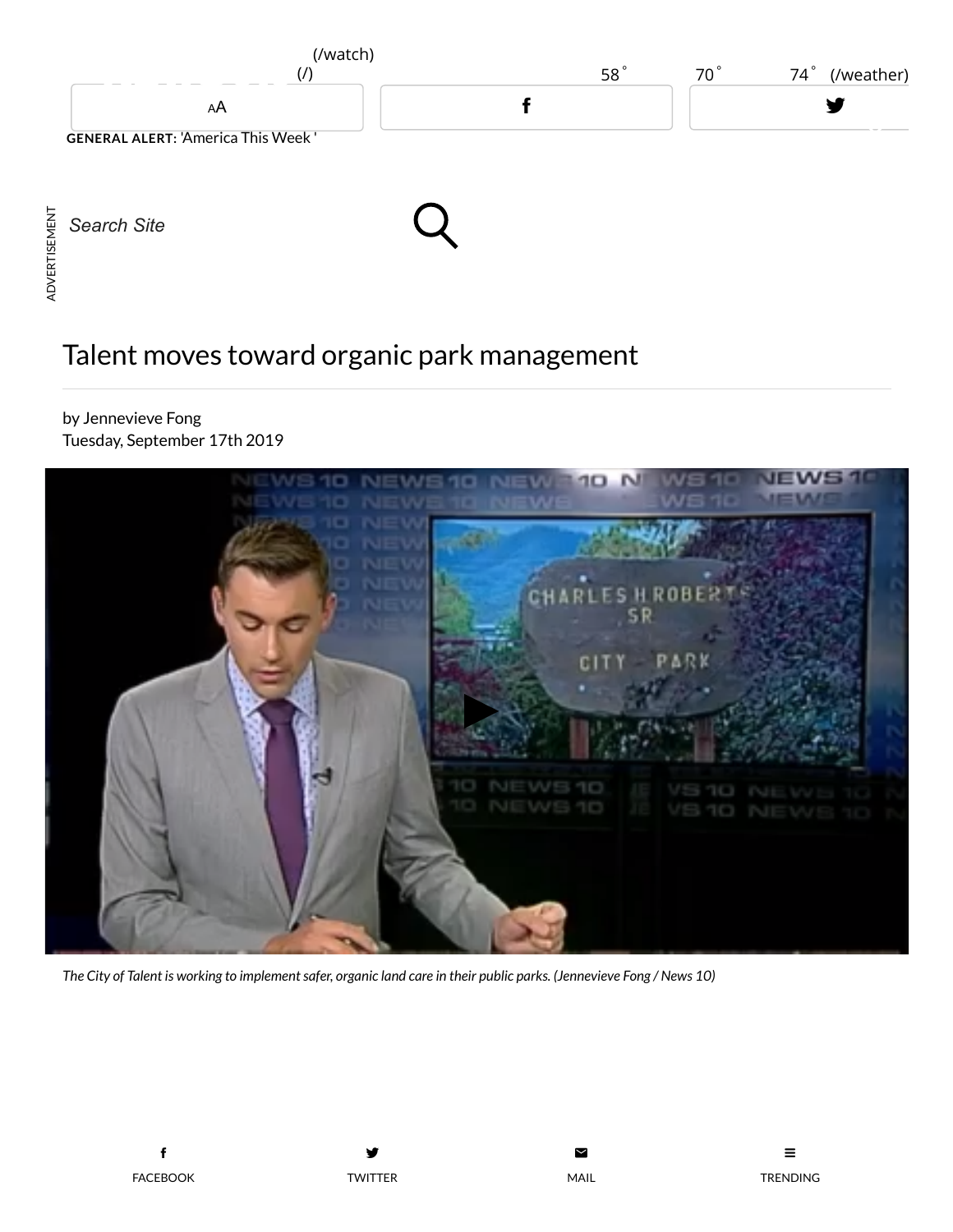





 $\blacksquare$ 

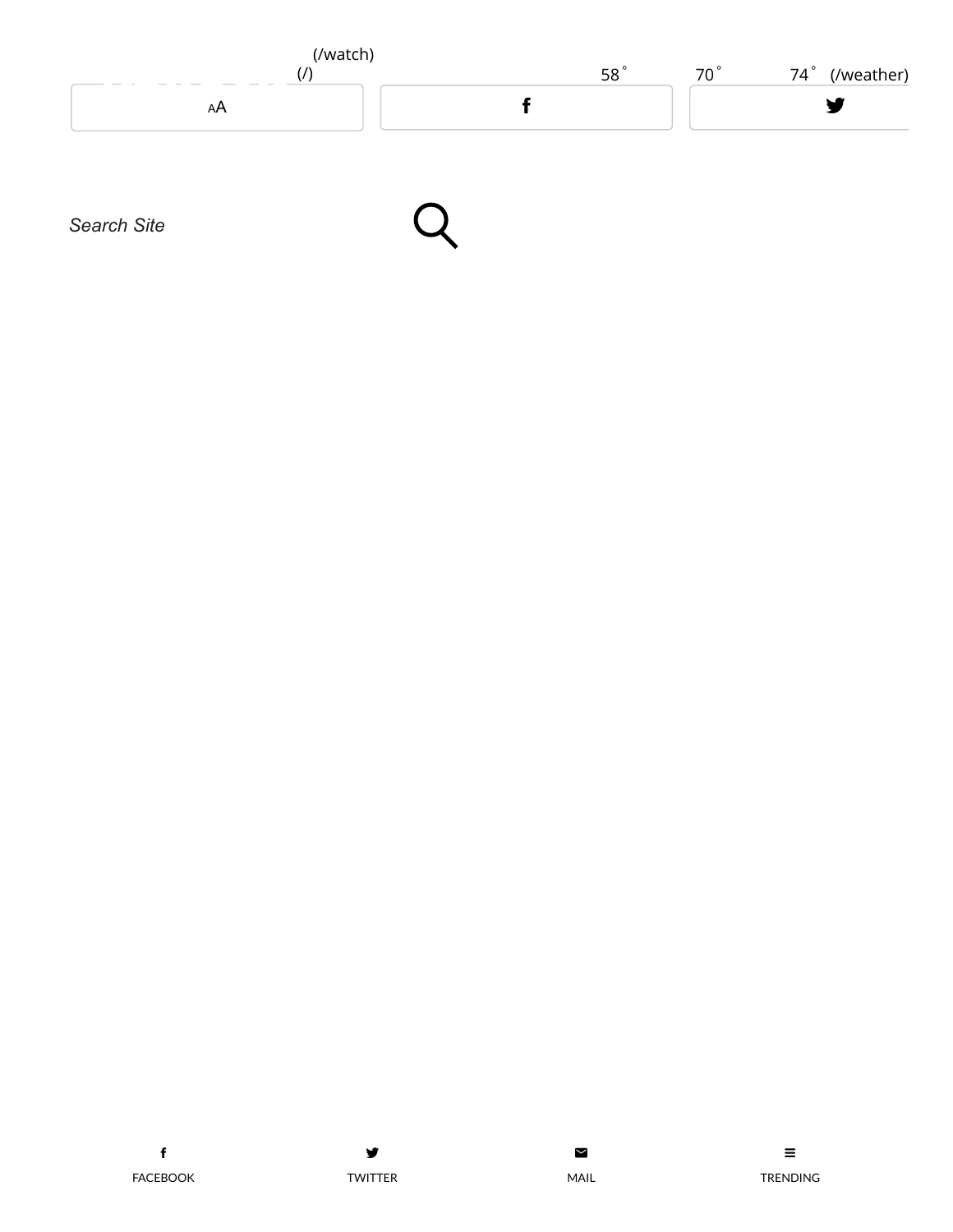

TALENT, Ore. — The City of Talent is working to implement safer, organic land care in their public parks. Along with Eugene and Springfield, the city is a part of a three-year pilot project to transition to organic park management (https://ktvl.com/news/local/citizens[push-jacksonville-parks-to-go-organic+\).](https://ktvl.com/news/local/citizens-push-jacksonville-parks-to-go-organic+)

"We're taking the chemicals out of lawn care and park management for playing fields in parks and creating a safe environment for children (https://ktvl.com/news/local/9-year[old-talent-resident-organizes-community-clean-up\)](https://ktvl.com/news/local/9-year-old-talent-resident-organizes-community-clean-up) and the [overall](mailto:?subject=A%20link%20for%20you&body=You%20should%20read%20this!%0A%0Ahttp://ktvl.com/news/local/talent-moves-toward-organic-park-management) ecosystem," organic FACEBOOK y TWITTER ¥, MAIL  $\equiv$ TRENDING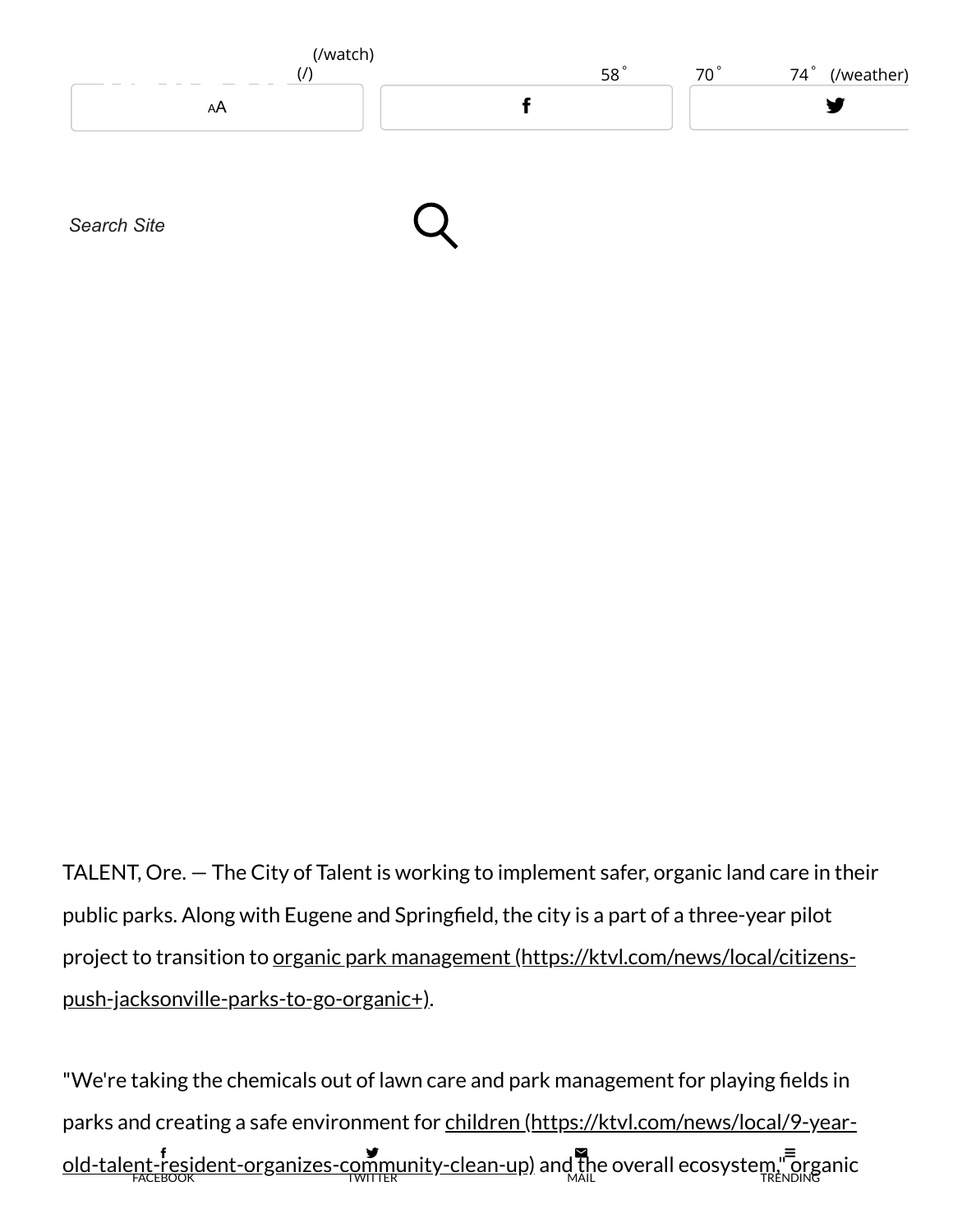| turf & sienener' Clip Cupperne said.                                                    | 58° | $70^\circ$ | $74^\circ$<br>(/weather) |
|-----------------------------------------------------------------------------------------|-----|------------|--------------------------|
| AA                                                                                      |     |            |                          |
| City officials are teaming up with organizations Beyond Toxics and Beyond Pesticides to |     |            |                          |
| sponsor a workshop this week in the Rogue Valley to learn about safer land care.        |     |            |                          |

*Search Site*

"What's currently being used in the pesticides under the model of risk assessment, how they were evaluated by the government, we're really finding is no longer relevant to what science is telling us that these acute exposures are less relevant than the very low-dose exposure," Osborne said."With that in mind, it's been a goal of ours so that we can have a safer place [\(https://ktvl.com/news/local/busy-park-activity-caught-on-police-cameras\)](https://ktvl.com/news/local/busy-park-activity-caught-on-police-cameras) for children to play."